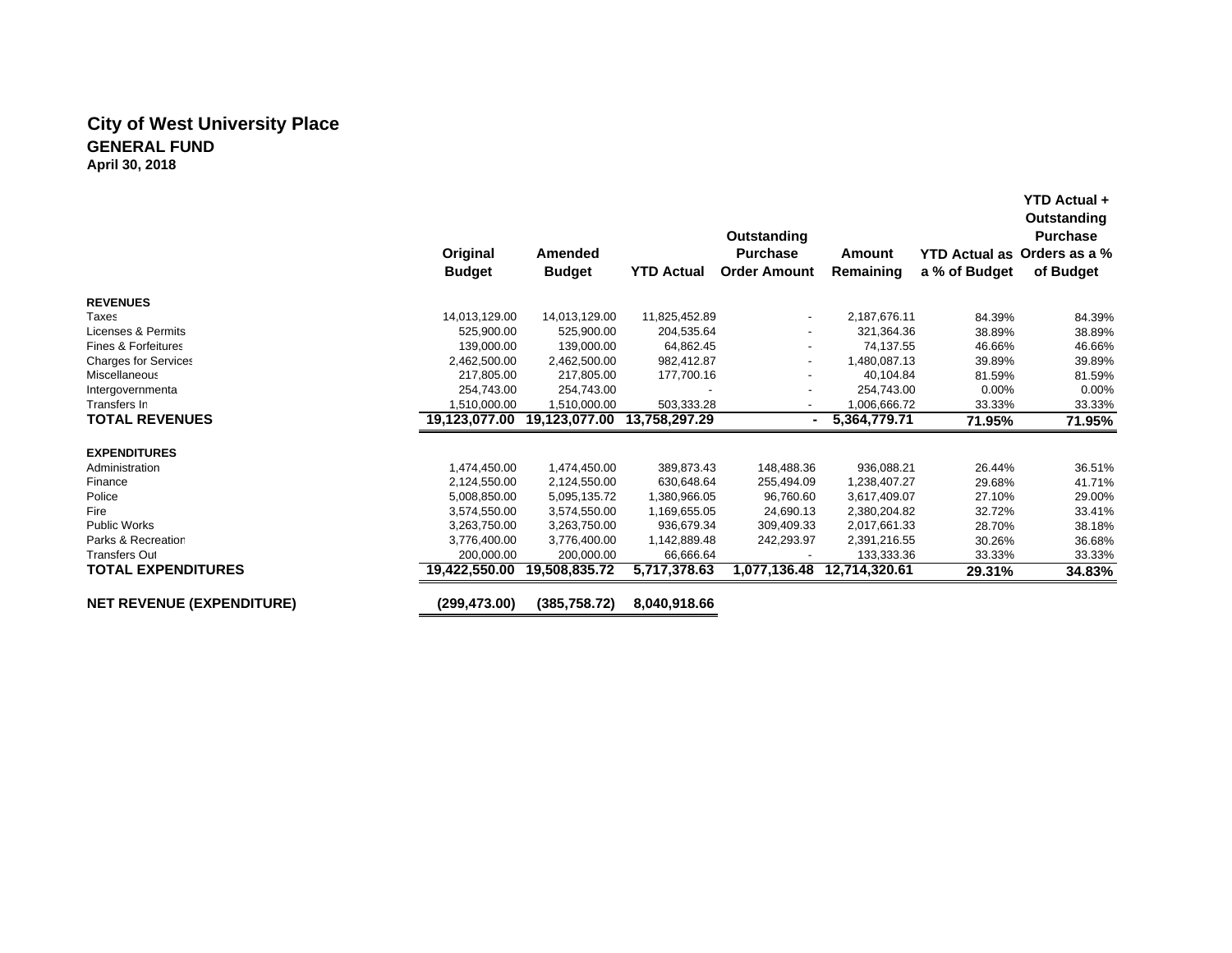# **City of West University Place WATER & SEWER FUNDApril 30, 2018**

|                                                   |               |                |                   | Outstanding         |              |                             | Outstanding<br><b>Purchase</b> |
|---------------------------------------------------|---------------|----------------|-------------------|---------------------|--------------|-----------------------------|--------------------------------|
|                                                   | Original      | <b>Amended</b> |                   | <b>Purchase</b>     | Amount       | YTD Actual as Orders as a % |                                |
|                                                   | <b>Budget</b> | <b>Budget</b>  | <b>YTD Actual</b> | <b>Order Amount</b> | Remaining    | a % of Budget               | of Budget                      |
| <b>REVENUES</b>                                   |               |                |                   |                     |              |                             |                                |
| <b>Charges for Services</b>                       | 7,975,000.00  | 7,975,000.00   | 1,537,845.12      | $\sim$              | 6,437,154.88 | 19.28%                      | 19.28%                         |
| Miscellaneous                                     | 6,885.00      | 6,885.00       | 304.90            |                     | 6,580.10     | 4.43%                       | 4.43%                          |
| <b>Other Financing Sources</b>                    | 29,700.00     | 29,700.00      | 9,900.00          |                     | 19,800.00    | 33.33%                      | 33.33%                         |
| <b>TOTAL REVENUES</b>                             | 8,011,585.00  | 8,011,585.00   | 1,548,050.02      |                     | 6,463,534.98 | 19.32%                      | 19.32%                         |
| <b>EXPENDITURES</b>                               |               |                |                   |                     |              |                             |                                |
| Finance                                           | 257,850.00    | 257,850.00     | 69,537.21         | 23,310.90           | 165,001.89   | 26.97%                      | 36.01%                         |
| <b>Public Works</b>                               | 4,334,700.00  | 4,334,700.00   | 1,089,643.01      | 1,624,748.25        | 1,620,308.74 | 25.14%                      | 62.62%                         |
| <b>Debt Service</b>                               |               |                |                   |                     |              |                             |                                |
| <b>Transfer To General Func</b>                   | 1,250,000.00  | 1,250,000.00   | 416,666.64        |                     | 833,333.36   | 33.33%                      | 33.33%                         |
| Transfer to City Hall Expansion Construction Fund |               |                |                   |                     |              |                             |                                |
| Transfer to W&S CIP Fund                          | 900,000.00    | 900,000.00     | 300,000.00        |                     | 600,000.00   | 33.33%                      | 33.33%                         |
| Transfer to Debt Service Func                     | 1,200,246.00  | 1,200,246.00   | 1,143,108.00      |                     | 57,138.00    | 95.24%                      | 95.24%                         |
| <b>TOTAL EXPENDITURES</b>                         | 7,942,796.00  | 7,942,796.00   | 3,018,954.86      | 1,648,059.15        | 3,275,781.99 | 38.01%                      | 58.76%                         |
| <b>NET REVENUE (EXPENDITURE)</b>                  | 68,789.00     | 68,789.00      | (1,470,904.84)    |                     |              |                             |                                |

**YTD Actual +**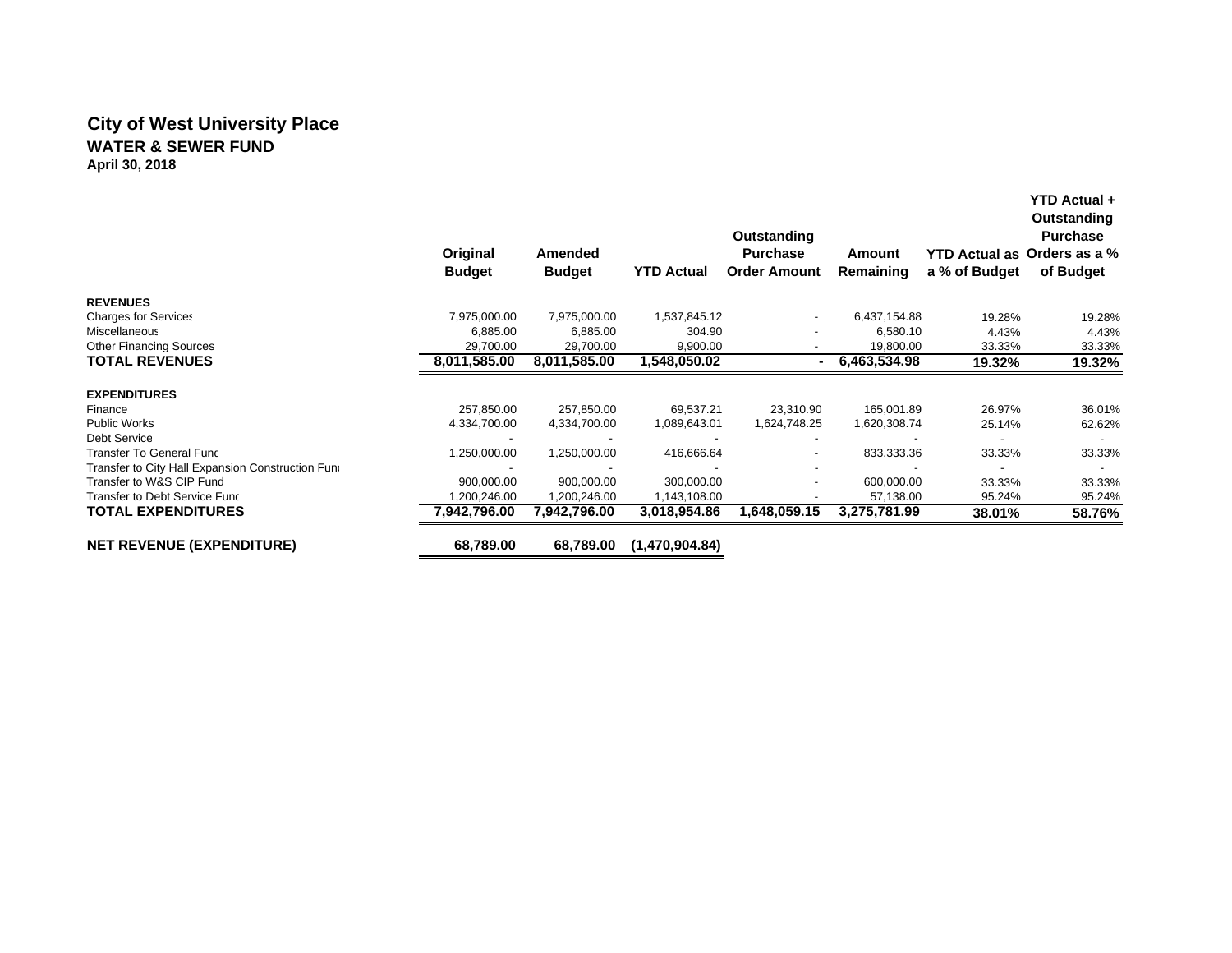# **City of West University Place SOLID WASTE FUNDApril 30, 2018**

|                                  | Original<br><b>Budget</b> | Amended<br><b>Budget</b> | <b>YTD Actual</b> | Outstanding<br><b>Purchase</b><br><b>Order Amount</b> | Amount<br>Remaining | a % of Budget | YTD Actual +<br>Outstanding<br><b>Purchase</b><br>YTD Actual as Orders as a %<br>of Budget |
|----------------------------------|---------------------------|--------------------------|-------------------|-------------------------------------------------------|---------------------|---------------|--------------------------------------------------------------------------------------------|
| <b>REVENUES</b>                  |                           |                          |                   |                                                       |                     |               |                                                                                            |
| Solid Waste Collection           | 1,753,000.00              | 1,753,000.00             | 439,406.29        | $\sim$                                                | 1,313,593.71        | 25.07%        | 25.07%                                                                                     |
| Sales of Recyclables             | 3,000.00                  | 3,000.00                 |                   |                                                       | 3,000.00            | $0.00\%$      | $0.00\%$                                                                                   |
| Miscellaneous                    | 1,600.00                  | 1,600.00                 | 3,042.71          | -                                                     | $-1,442.71$         | 190.17%       | 190.17%                                                                                    |
| <b>TOTAL REVENUES</b>            | 1,757,600.00              | 1.757.600.00             | 442,449.00        |                                                       | 1,315,151.00        | 25.17%        | 25.17%                                                                                     |
| <b>EXPENDITURES</b>              |                           |                          |                   |                                                       |                     |               |                                                                                            |
| <b>General Services</b>          | 1,233,000.00              | 1,233,000.00             | 400,418.05        | 270,930.87                                            | 561,651.08          | 32.48%        | 54.45%                                                                                     |
| Curbside Recycling               | 290,600.00                | 290,600.00               | 94,045.32         | 61,193.70                                             | 135,360.98          | 32.36%        | 53.42%                                                                                     |
| Curbside Green Waste Recycling   | 203,400.00                | 203,400.00               | 52,678.69         | 64,770.27                                             | 85,951.04           | 25.90%        | 57.74%                                                                                     |
| <b>TOTAL EXPENDITURES</b>        | .727.000.00               | 1.727.000.00             | 547.142.06        | 396.894.84                                            | 782,963.10          | 31.68%        | 54.66%                                                                                     |
| <b>NET REVENUE (EXPENDITURE)</b> | 30,600.00                 | 30.600.00                | (104, 693.06)     |                                                       |                     |               |                                                                                            |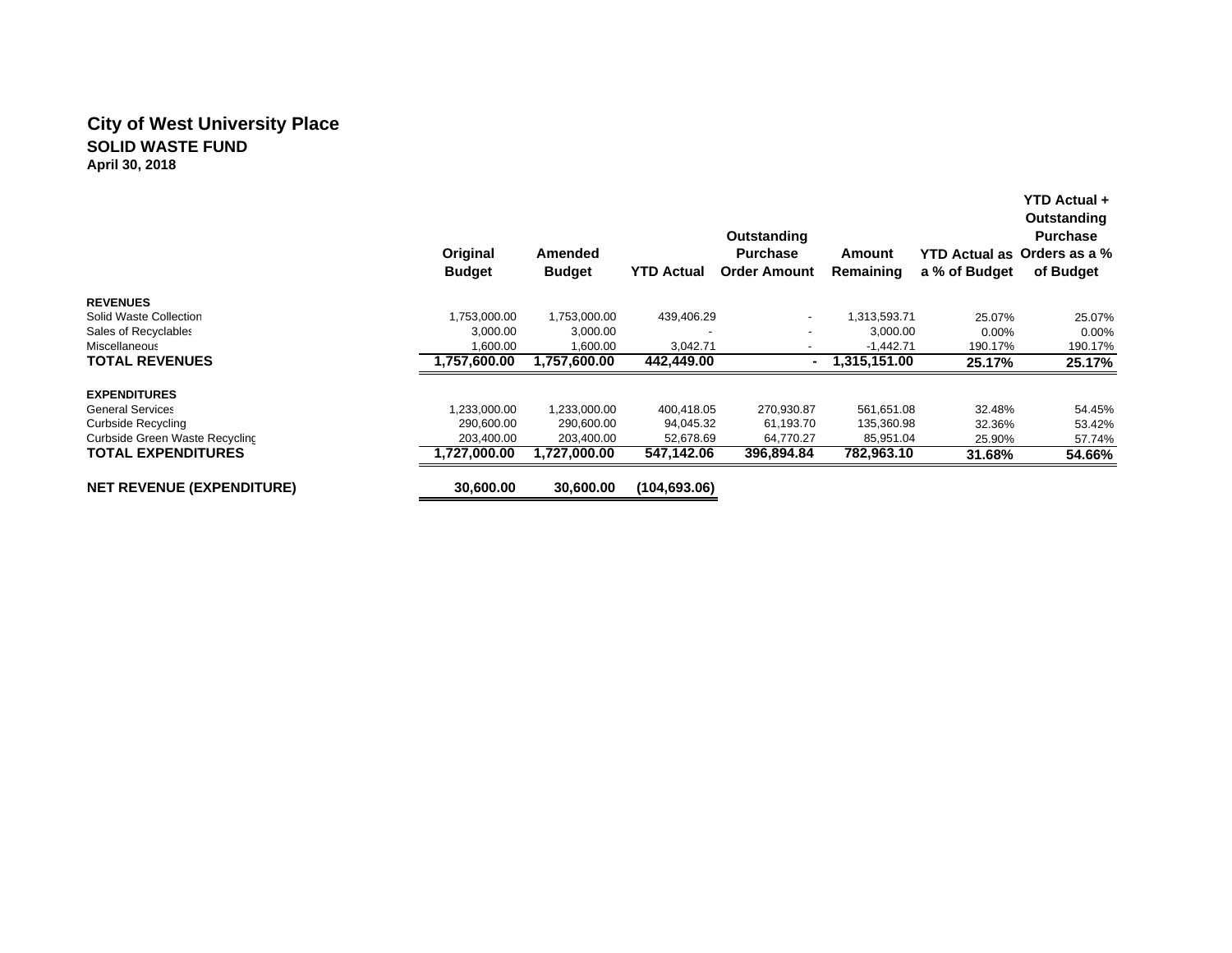# **City of West University Place TECHNOLOGY MANAGEMENT FUNDApril 30, 2018**

|                                           | Original<br><b>Budget</b> | Amended<br><b>Budget</b> | <b>YTD Actual</b> | Outstanding<br><b>Purchase</b><br><b>Order Amount</b> | Amount<br>Remaining | YTD Actual as Orders as a %<br>a % of Budget | YTD Actual +<br>Outstanding<br><b>Purchase</b><br>of Budget |
|-------------------------------------------|---------------------------|--------------------------|-------------------|-------------------------------------------------------|---------------------|----------------------------------------------|-------------------------------------------------------------|
| <b>REVENUES</b>                           |                           |                          |                   |                                                       |                     |                                              |                                                             |
| TRANSFER FROM GENERAL FUND                | 1,394,100.00              | 1,394,100.00             | 464,700.00        | $\overline{\phantom{a}}$                              | 929.400.00          | 33.33%                                       | 33.33%                                                      |
| TRANSFER FROM WATER & SEWER FUND          | 131,700.00                | 131,700.00               | 43,900.00         |                                                       | 87,800.00           | 33.33%                                       | 33.33%                                                      |
| TRANSFER FROM SOLID WASTE FUND            | 41,400.00                 | 41,400.00                | 13,800.00         |                                                       | 27,600.00           | 33.33%                                       | 33.33%                                                      |
| <b>EARNINGS ON INVESTMENTS</b>            | 1,000.00                  | 1,000.00                 | 1.276.86          |                                                       | $-276.86$           | 127.69%                                      | 127.69%                                                     |
| <b>TOTAL REVENUES</b>                     | 00.00.568,200.            | 1,568,200.00             | 523,676.86        |                                                       | 1,044,523.14        | 33.39%                                       | 33.39%                                                      |
| <b>EXPENDITURES</b>                       |                           |                          |                   |                                                       |                     |                                              |                                                             |
| PERSONNEL                                 | 583,400.00                | 583,400.00               | 170,777.60        | $\overline{\phantom{a}}$                              | 412,622.40          | 29.27%                                       | 29.27%                                                      |
| EQUIPMENT MAINTENANCE                     | 20,000.00                 | 20.000.00                | 4,553.03          | $\overline{\phantom{a}}$                              | 15.446.97           | 22.77%                                       | 22.77%                                                      |
| HARDWARE & SOFTWARE MAINTENANCE CONTRACTS | 537,873.00                | 537,873.00               | 228,242.76        | 288,463.48                                            | 21.166.76           | 42.43%                                       | 96.06%                                                      |
| TELE-COMMUNICATIONS & DATA & RADIO        | 264,120.00                | 264,120.00               | 58,782.79         | 89,940.80                                             | 115,396.41          | 22.26%                                       | 56.31%                                                      |
| <b>CONSULTANTS</b>                        | 15,000.00                 | 15,000.00                | 487.25            |                                                       | 14,512.75           | 3.25%                                        | 3.25%                                                       |
| <b>TRAVEL &amp; TRAINING</b>              | 12,800.00                 | 12,800.00                | 3,569.64          |                                                       | 9,230.36            | 27.89%                                       | 27.89%                                                      |
| <b>TECHNOLOGY PROJECTS</b>                |                           |                          |                   | 401,600.00                                            | $-401,600.00$       |                                              |                                                             |
| <b>HIGH TECHNOLOGY REPLACEMENTS</b>       | 90,000.00                 | 90.000.00                |                   |                                                       | 90,000.00           | $0.00\%$                                     | 0.00%                                                       |
| <b>TOTAL EXPENDITURES</b>                 | 1,523,193.00              | 1,523,193.00             | 466,413.07        | 780,004.28                                            | 276,775.65          | 30.62%                                       | 81.83%                                                      |
| <b>NET REVENUE (EXPENDITURE)</b>          | 45,007.00                 | 45,007.00                | 57,263.79         |                                                       |                     |                                              |                                                             |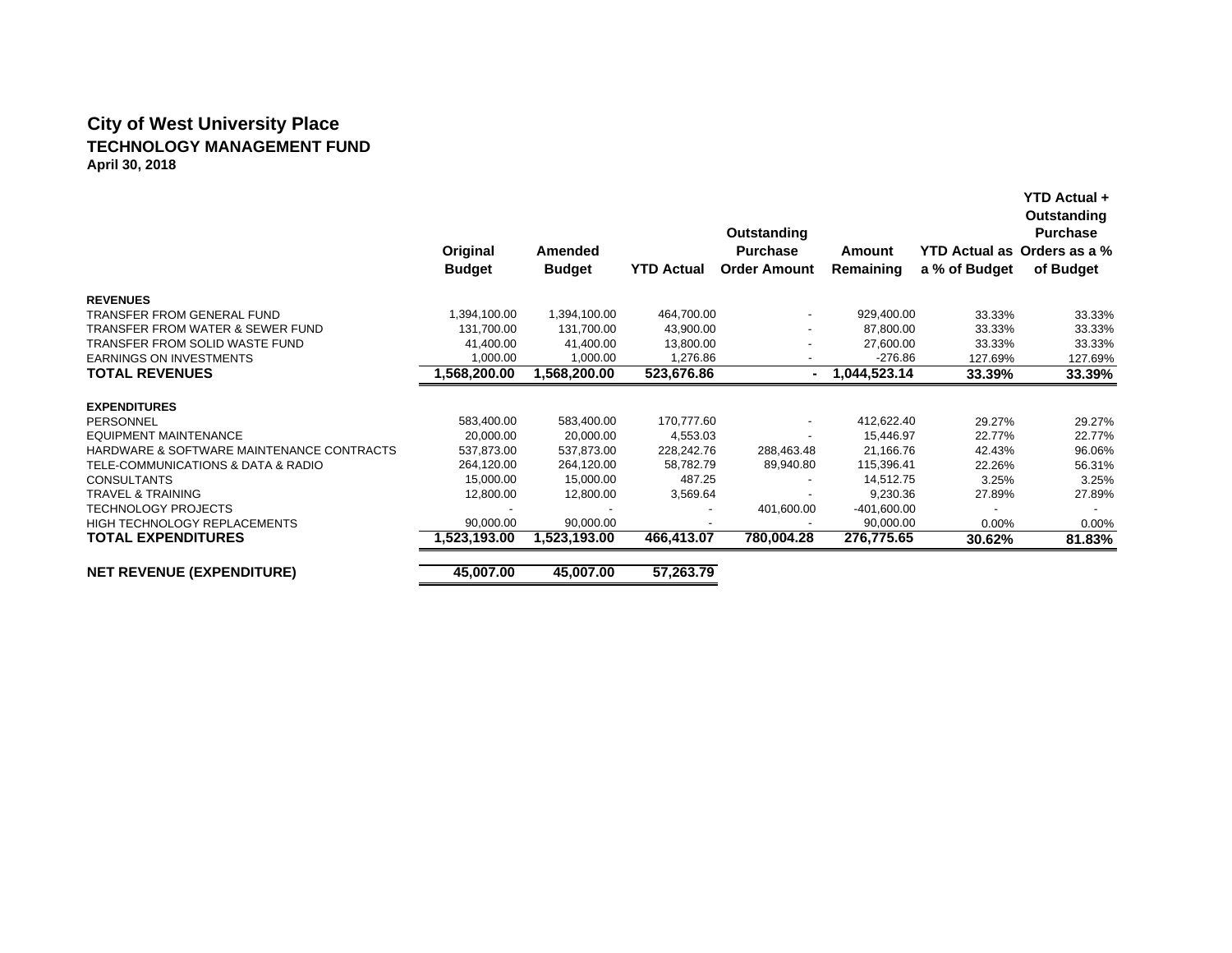# **City of West University Place VEHICLE REPLACEMENT FUNDApril 30, 2018**

|                                  | Original<br><b>Budget</b> | Amended<br><b>Budget</b> | <b>YTD Actual</b> | Outstanding<br><b>Purchase</b><br><b>Order Amount</b> | Amount<br>Remaining | a % of Budget | YTD Actual +<br>Outstanding<br><b>Purchase</b><br>YTD Actual as Orders as a %<br>of Budget |
|----------------------------------|---------------------------|--------------------------|-------------------|-------------------------------------------------------|---------------------|---------------|--------------------------------------------------------------------------------------------|
| <b>REVENUES</b>                  |                           |                          |                   |                                                       |                     |               |                                                                                            |
| TRANSFER FROM GENERAL FUND       | 390,300.00                | 390,300.00               | 130,100.00        | $\overline{\phantom{a}}$                              | 260,200.00          | 33.33%        | 33.33%                                                                                     |
| TRANSFER FROM WATER & SEWER FUND | 87,000.00                 | 87,000.00                | 29,000.00         | -                                                     | 58,000.00           | 33.33%        | 33.33%                                                                                     |
| TRANSFER FROM SOLID WASTE FUND   | 217.000.00                | 217,000.00               | 72,333.36         | ٠                                                     | 144.666.64          | 33.33%        | 33.33%                                                                                     |
| <b>EARNINGS ON INVESTMENTS</b>   | 12,500.00                 | 12,500.00                | 11,726.20         |                                                       | 773.80              | 93.81%        | 93.81%                                                                                     |
| <b>TOTAL REVENUES</b>            | 706,800.00                | 706,800.00               | 243,159.56        |                                                       | 463,640.44          | 34.40%        | 34.40%                                                                                     |
| <b>EXPENDITURES</b>              |                           |                          |                   |                                                       |                     |               |                                                                                            |
| <b>AUTOMOBILES</b>               | 147,000.00                | 147,000.00               | 6,129.46          | 123,751.89                                            | 17,118.65           | 4.17%         | 88.35%                                                                                     |
| <b>TRUCKS</b>                    | 630.000.00                | 630,000.00               | 13,345.67         | 432,625.59                                            | 184,028.74          | 2.12%         | 70.79%                                                                                     |
| OTHER EQUIPMENT                  | 5,000.00                  | 5,000.00                 |                   |                                                       | 5,000.00            | $0.00\%$      | $0.00\%$                                                                                   |
| <b>TOTAL EXPENDITURES</b>        | 782,000.00                | 782,000.00               | 19,475.13         | 556,377.48                                            | 206,147.39          | 2.49%         | 73.64%                                                                                     |
| <b>NET REVENUE (EXPENDITURE)</b> | (75, 200.00)              | (75, 200.00)             | 223,684.43        |                                                       |                     |               |                                                                                            |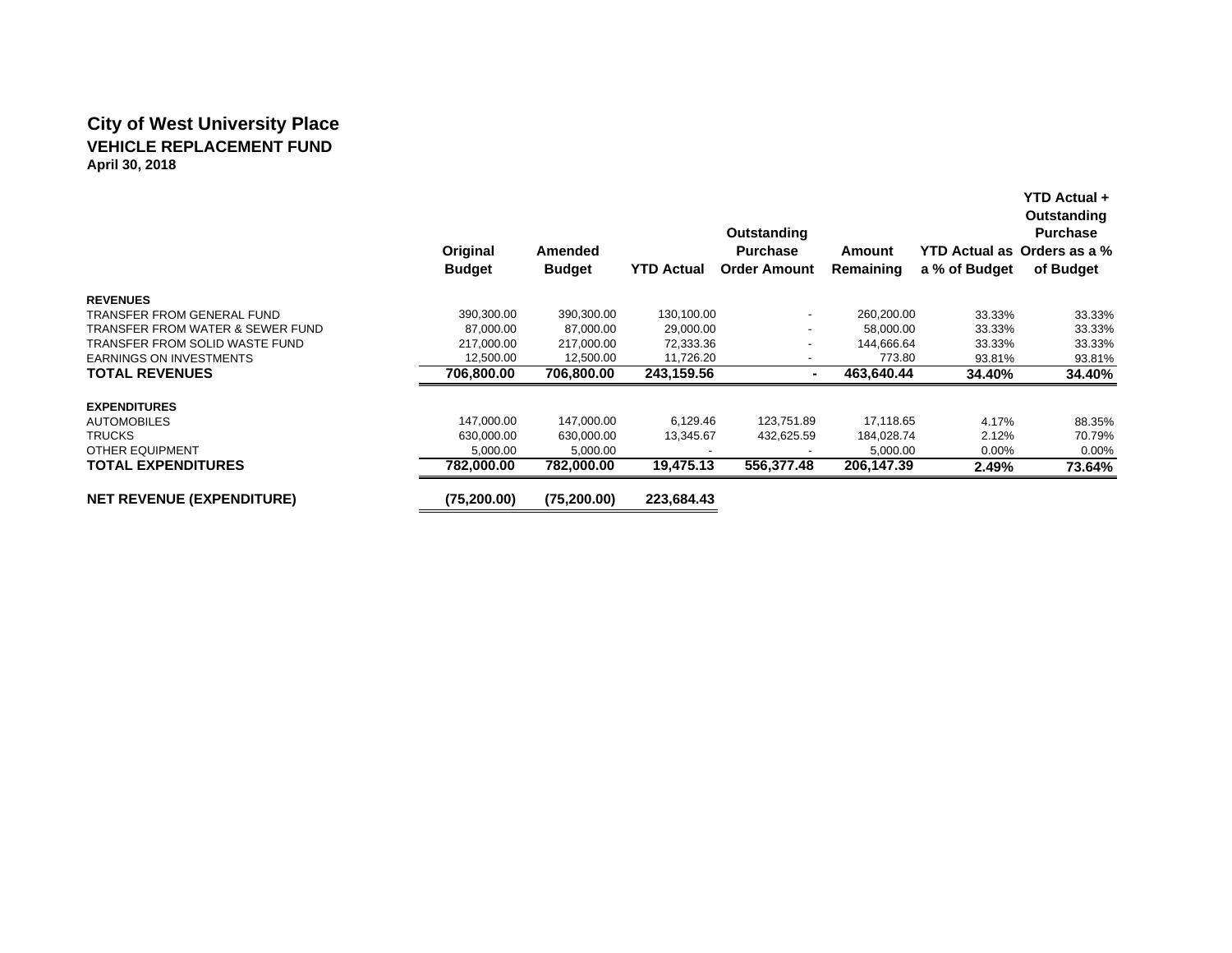# **City of West University Place EQUIPMENT REPLACEMENT FUNDApril 30, 2018**

|                                  | Original<br><b>Budget</b> | Amended<br><b>Budget</b> | <b>YTD Actual</b> | Outstanding<br><b>Purchase</b><br><b>Order Amount</b> | Amount<br>Remaining | a % of Budget | <b>YTD Actual +</b><br>Outstanding<br><b>Purchase</b><br>YTD Actual as Orders as a %<br>of Budget |
|----------------------------------|---------------------------|--------------------------|-------------------|-------------------------------------------------------|---------------------|---------------|---------------------------------------------------------------------------------------------------|
| <b>REVENUES</b>                  |                           |                          |                   |                                                       |                     |               |                                                                                                   |
| TRANSFER FROM GENERAL FUND       | 653,500.00                | 653,500.00               | 217,833.36        | $\overline{\phantom{a}}$                              | 435,666.64          | 33.33%        | 33.33%                                                                                            |
| SALE OF CITY PROPERTY            |                           |                          | 2,100.00          | ٠                                                     | $-2,100.00$         | $0.00\%$      | $0.00\%$                                                                                          |
| <b>EARNINGS ON INVESTMENTS</b>   | 4,100.00                  | 4,100.00                 | 9,636.24          |                                                       | $-5,536.24$         | 235.03%       | 235.03%                                                                                           |
| <b>TOTAL REVENUES</b>            | 657,600.00                | 657,600.00               | 229,569.60        |                                                       | 428.030.40          | 34.91%        | 34.91%                                                                                            |
| <b>EXPENDITURES</b>              |                           |                          |                   |                                                       |                     |               |                                                                                                   |
| <b>OTHER EQUIPMENT</b>           | 439,100.00                | 439,100.00               | 49.017.94         | $\overline{\phantom{a}}$                              | 390,082.06          | 11.16%        | 11.16%                                                                                            |
| <b>TOTAL EXPENDITURES</b>        | 439.100.00                | 439.100.00               | 49,017.94         | $\blacksquare$                                        | 390.082.06          | 11.16%        | 11.16%                                                                                            |
| <b>NET REVENUE (EXPENDITURE)</b> | 218.500.00                | 218.500.00               | 180.551.66        |                                                       |                     |               |                                                                                                   |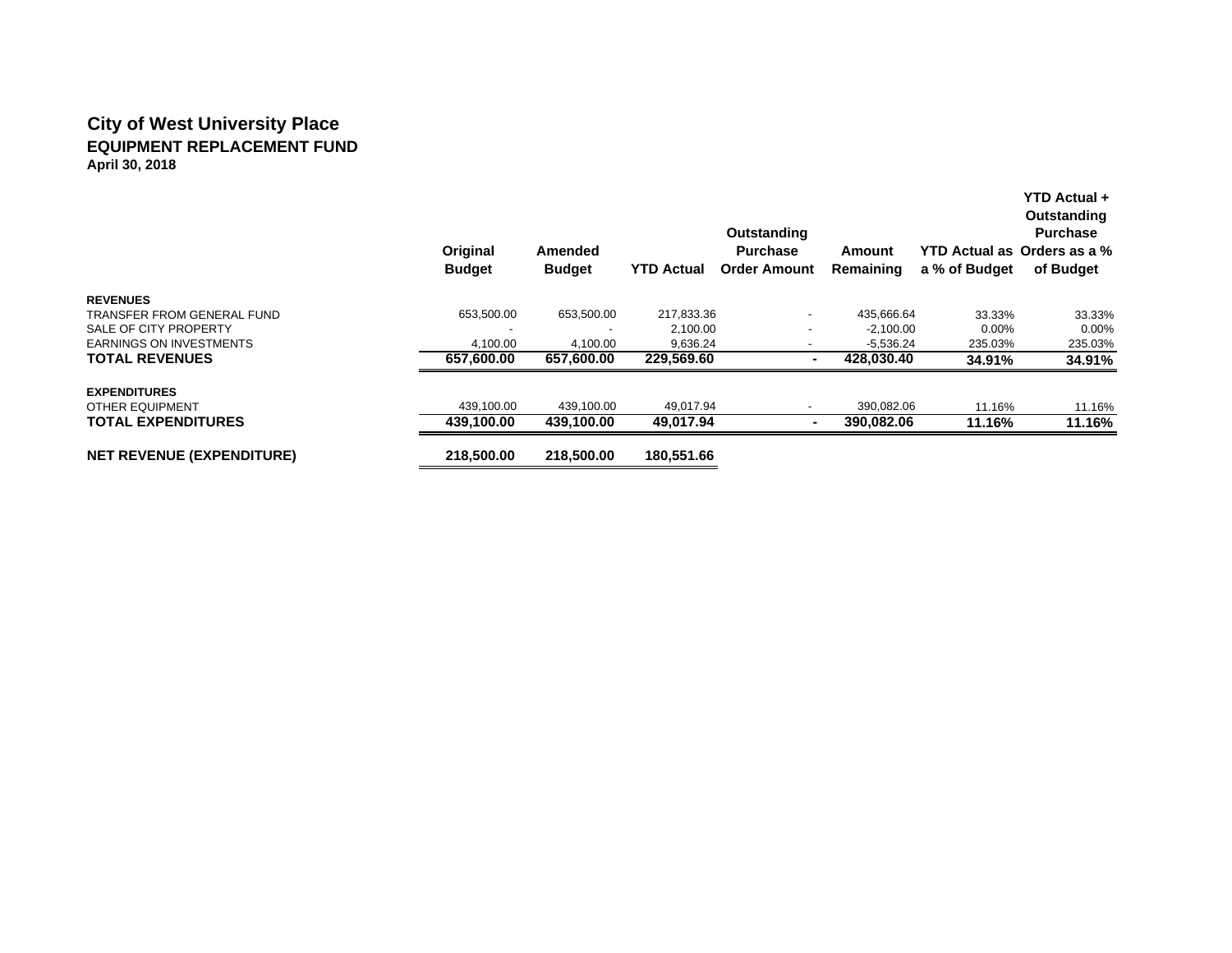## **City of West University Place EMPLOYEE BENEFIT FUND April 30, 2018**

|                             | Original<br><b>Budget</b> | <b>Amended</b><br><b>Budget</b> | <b>YTD Actual</b> | <b>Outstanding</b><br><b>Purchase</b><br>Order<br>Amount | Amount<br>Remaining | <b>YTD Actual</b><br>as a % of<br><b>Budget</b> | <b>YTD Actual +</b><br>Outstanding<br><b>Purchase</b><br>Orders as a<br>% of Budget |
|-----------------------------|---------------------------|---------------------------------|-------------------|----------------------------------------------------------|---------------------|-------------------------------------------------|-------------------------------------------------------------------------------------|
| <b>REVENUES</b>             |                           |                                 |                   |                                                          |                     |                                                 |                                                                                     |
| <b>Charges for Services</b> |                           |                                 |                   | $\overline{\phantom{a}}$                                 |                     | 0.00%                                           | $0.00\%$                                                                            |
| Miscellaneous               | 3,000.00                  | 3,000.00                        | 5,059.38          | $\overline{\phantom{a}}$                                 | $-2,059.38$         | 168.65%                                         | 168.65%                                                                             |
| Transfers In                |                           | $\overline{\phantom{a}}$        |                   |                                                          |                     | 0.00%                                           | 0.00%                                                                               |
| <b>TOTAL REVENUES</b>       | 3,000.00                  | 3,000.00                        | 5,059.38          | ۰                                                        | $-2,059.38$         | 168.65%                                         | 168.65%                                                                             |
| <b>EXPENDITURES</b>         |                           |                                 |                   |                                                          |                     |                                                 |                                                                                     |
| <b>Personnel Services</b>   | 2,640,800.00              | 2,640,800.00                    | 864,699.74        | 981.95                                                   | 1,775,118.31        | 32.74%                                          | 32.78%                                                                              |
| <b>Services</b>             | 20,000.00                 | 20,000.00                       |                   |                                                          | 20,000.00           | 0.00%                                           | 0.00%                                                                               |
| <b>Transfers Out</b>        | 29,700.00                 | 29,700.00                       | 9,900.00          |                                                          | 19,800.00           | 33.33%                                          | 33.33%                                                                              |
| <b>TOTAL EXPENDITURES</b>   | 2,690,500.00              | 2,690,500.00                    | 874,599.74        | 981.95                                                   | 1,814,918.31        | 32.51%                                          | 32.54%                                                                              |
| <b>NET REVENUE</b>          | (2,687,500.00)            | (2,687,500.00)                  | (869, 540.36)     |                                                          |                     |                                                 |                                                                                     |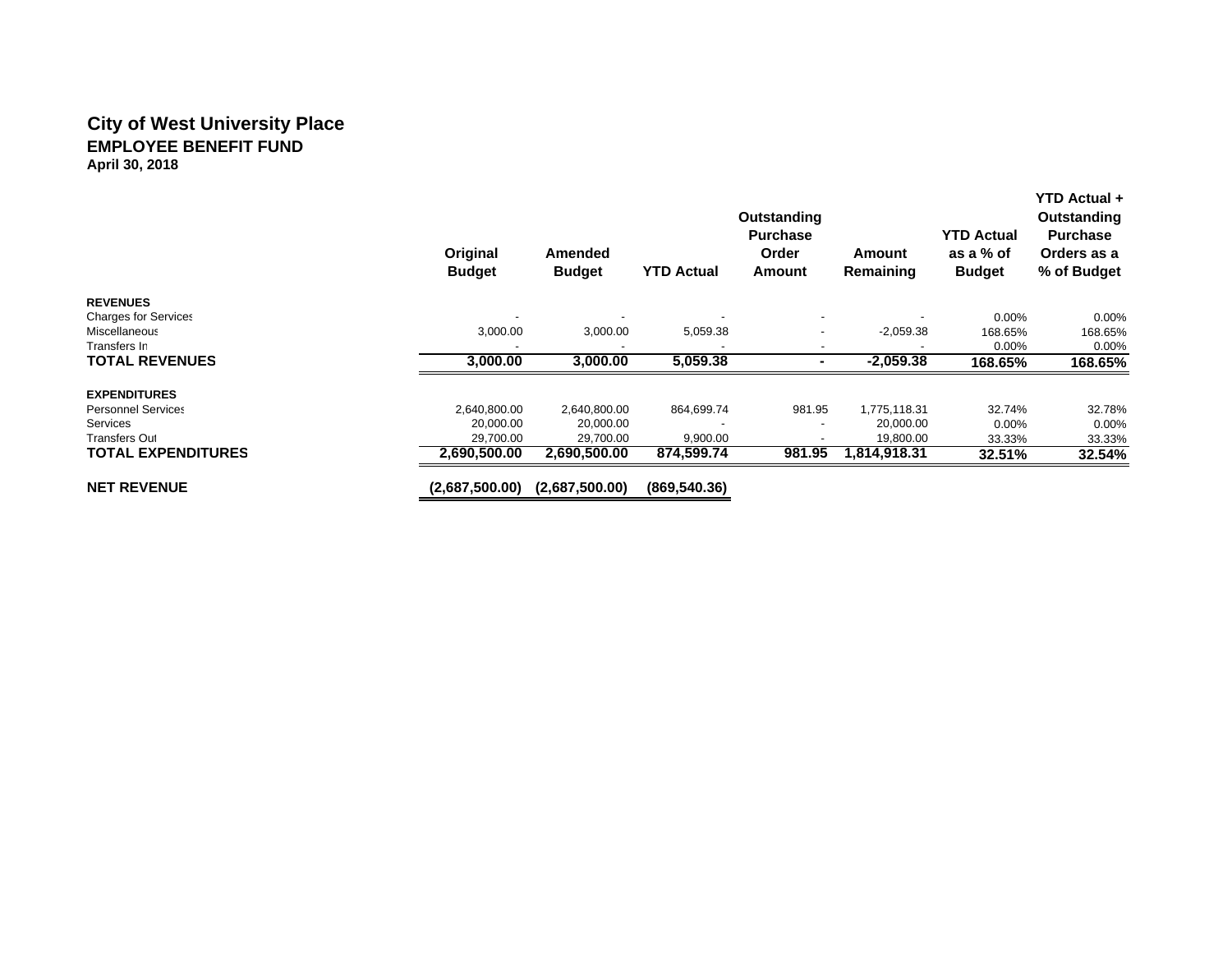# **City of West University Place DEBT SERVICE FUNDApril 30, 2018**

|                                    | Original<br><b>Budget</b> | Amended<br><b>Budget</b> | <b>YTD Actual</b> | Outstanding<br><b>Purchase</b><br><b>Order Amount</b> | Amount<br>Remaining | a % of Budget | Outstanding<br><b>Purchase</b><br>YTD Actual as Orders as a %<br>of Budget |
|------------------------------------|---------------------------|--------------------------|-------------------|-------------------------------------------------------|---------------------|---------------|----------------------------------------------------------------------------|
| <b>REVENUES</b>                    |                           |                          |                   |                                                       |                     |               |                                                                            |
| <b>CURRENT YEAR PROPERTY TAXES</b> | 7,597,488.00              | 7,597,488.00             | 7,439,843.07      | $\overline{\phantom{a}}$                              | 157,644.93          | 97.93%        | 97.93%                                                                     |
| PRIOR YEAR PROPERTY TAXES          | 15,600.00                 | 15,600.00                | 11,036.58         | $\overline{\phantom{a}}$                              | 4,563.42            | 70.75%        | 70.75%                                                                     |
| PENALTY AND INTEREST               | 33,300.00                 | 33,300.00                | 12,864.96         | ٠                                                     | 20,435.04           | 38.63%        | 38.63%                                                                     |
| <b>EARNINGS ON INVESTMENTS</b>     | 3,400.00                  | 3,400.00                 | 4,292.50          |                                                       | $-892.50$           | 126.25%       | 126.25%                                                                    |
| TRANSFER FROM WATER & SEWER FUND   | 1,200,246.00              | 1,200,246.00             | 1,143,108.00      | $\overline{\phantom{a}}$                              | 57,138.00           | 95.24%        | 95.24%                                                                     |
| <b>TOTAL REVENUES</b>              | 8,850,034.00              | 8,850,034.00             | 8,611,145.11      |                                                       | 238,888.89          | 97.30%        | 97.30%                                                                     |
| <b>EXPENDITURES</b>                |                           |                          |                   |                                                       |                     |               |                                                                            |
| <b>BOND PRINCIPAL</b>              | 7,770,000.00              | 7,770,000.00             | 7,770,000.00      |                                                       |                     | 100.00%       | 100.00%                                                                    |
| <b>INTEREST ON BONDS</b>           | 1,063,783.00              | 1,063,783.00             | 562,201.23        | ٠                                                     | 501,581.77          | 52.85%        | 52.85%                                                                     |
| <b>FISCAL AGENT FEES</b>           | 16,250.00                 | 16,250.00                | 4,750.00          | 1,500.00                                              | 10,000.00           | 29.23%        | 38.46%                                                                     |
| <b>TOTAL EXPENDITURES</b>          | 8,850,033.00              | 8,850,033.00             | 8,336,951.23      | 1,500.00                                              | 511,581.77          | 94.20%        | 94.22%                                                                     |
| <b>NET REVENUE (EXPENDITURE)</b>   | 1.00                      | 1.00                     | 274,193.88        |                                                       |                     |               |                                                                            |

**YTD Actual +**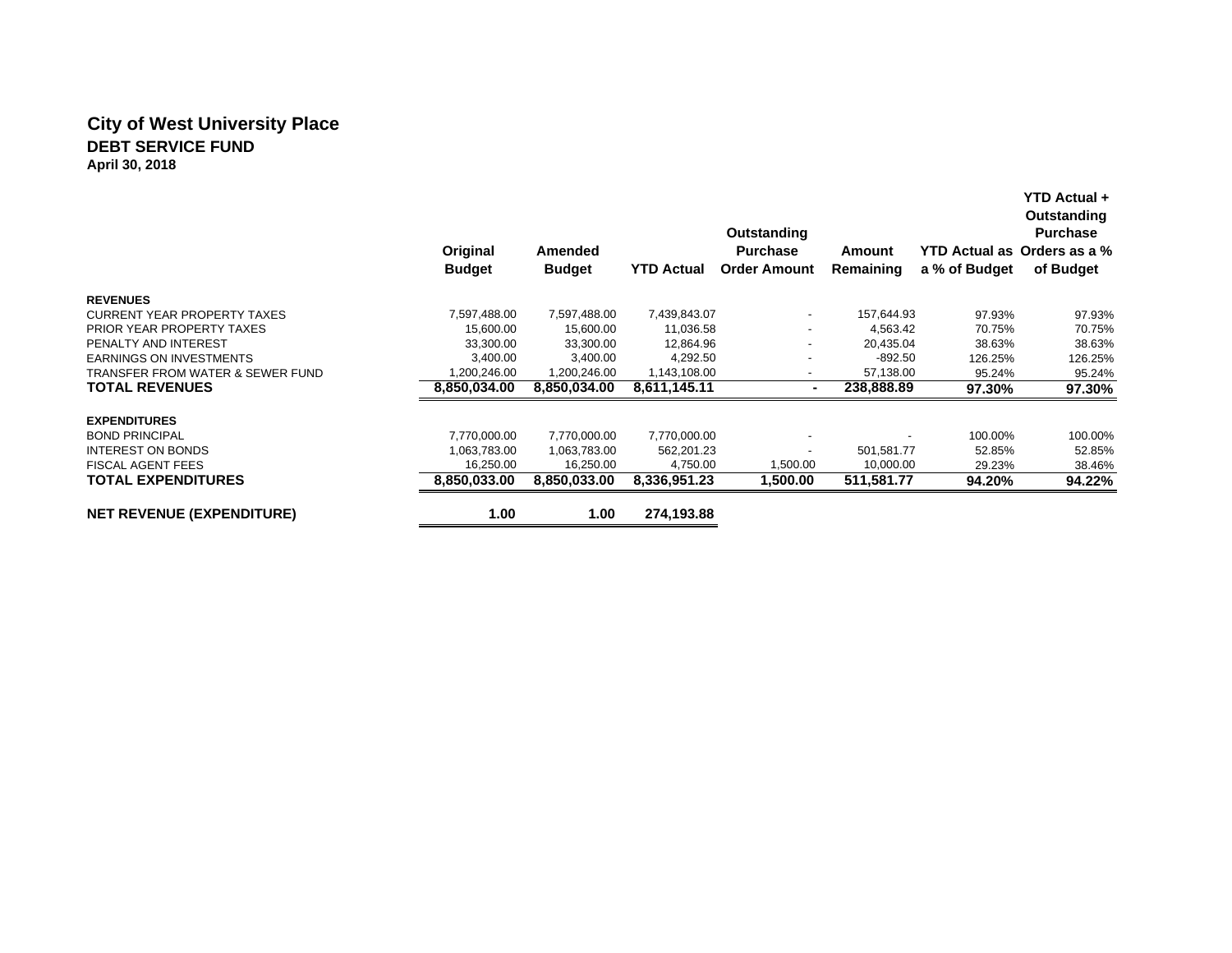# **City of West University Place CAPITAL PROJECTS FUNDApril 30, 2018**

|                                    | Original<br><b>Budget</b> | Amended<br><b>Budget</b> | <b>YTD Actual</b> | Outstanding<br><b>Purchase</b><br><b>Order Amount</b> | Amount<br>Remaining | a % of Budget | YTD Actual +<br>Outstanding<br><b>Purchase</b><br>YTD Actual as Orders as a %<br>of Budget |
|------------------------------------|---------------------------|--------------------------|-------------------|-------------------------------------------------------|---------------------|---------------|--------------------------------------------------------------------------------------------|
| <b>REVENUES</b>                    |                           |                          |                   |                                                       |                     |               |                                                                                            |
| <b>EARNINGS ON INVESTMENTS</b>     | 4.000.00                  | 4.000.00                 | 1,556.12          | $\overline{\phantom{a}}$                              | 2.443.88            | 38.90%        | 38.90%                                                                                     |
| TRANSFER FROM GENERAL FUND         | 200,000.00                | 200,000.00               |                   | $\overline{\phantom{a}}$                              | 200,000.00          | $0.00\%$      | 0.00%                                                                                      |
| TRANSFER FROM CAPITAL RESERVE FUND | 649,505.00                | 649,505.00               | 216,501.64        | $\overline{\phantom{a}}$                              | 433,003.36          | 33.33%        | 33.33%                                                                                     |
| <b>FUTURE BOND PROCEEDS</b>        | 675,000.00                | 675,000.00               |                   | $\overline{\phantom{a}}$                              | 675,000.00          | $0.00\%$      | 0.00%                                                                                      |
| <b>TOTAL REVENUES</b>              | 1.528.505.00              | 1.528.505.00             | 218,057.76        |                                                       | 1.310.447.24        | 14.27%        | 14.27%                                                                                     |
| <b>EXPENDITURES</b>                |                           |                          |                   |                                                       |                     |               |                                                                                            |
| OTHER CONSTRUCTION COSTS           | ,418,000.00               | 1,423,380.36             | 2,288.67          | 5,154.19                                              | 1,415,937.50        | 0.16%         | 0.52%                                                                                      |
| <b>TOTAL EXPENDITURES</b>          | 1.418.000.00              | 1.423.380.36             | 2,288.67          | 5,154.19                                              | 1,415,937.50        | 0.16%         | 0.52%                                                                                      |
| <b>NET REVENUE (EXPENDITURE)</b>   | 110.505.00                | 105.124.64               | 215.769.09        |                                                       |                     |               |                                                                                            |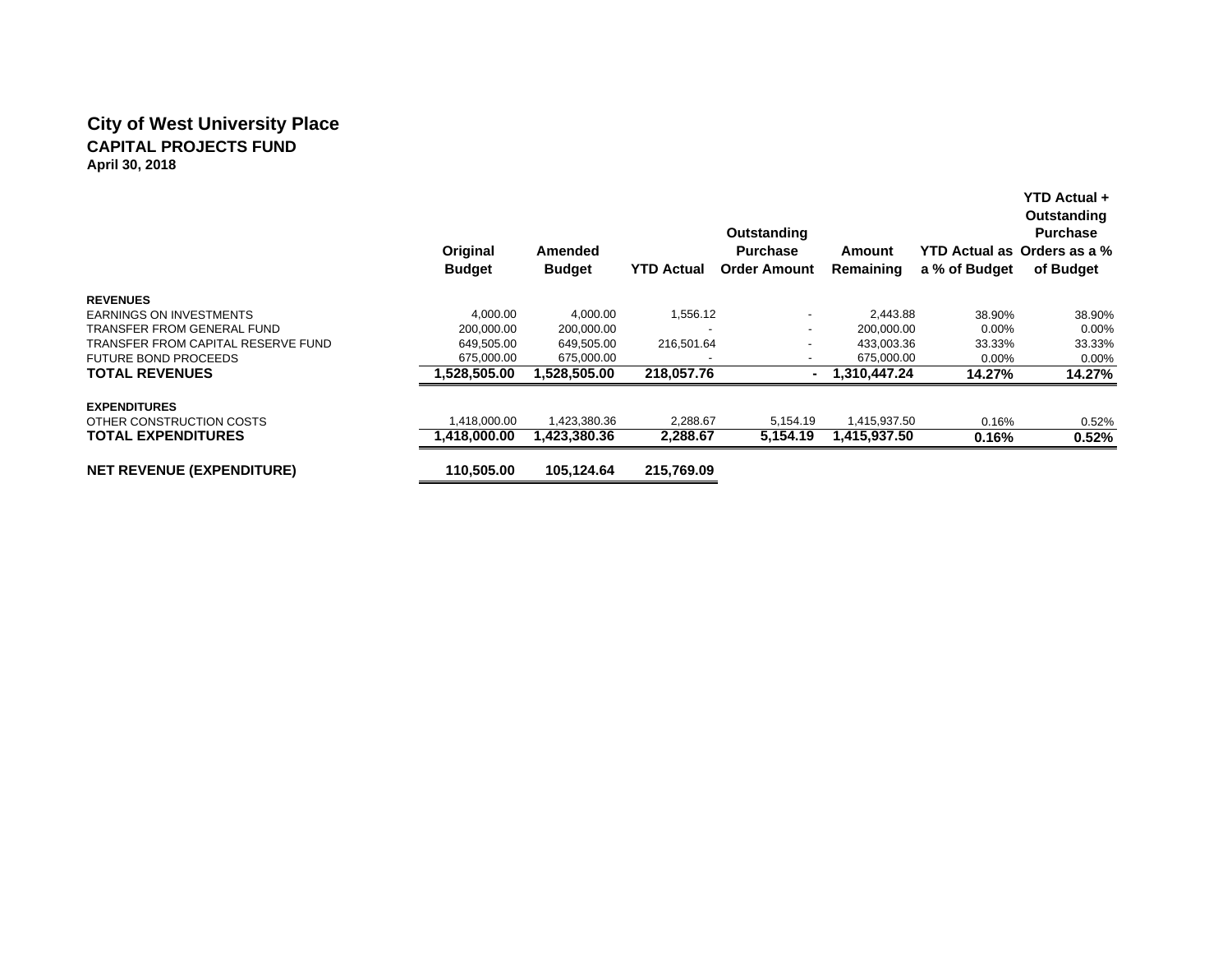### **City of West University Place TRANSPORTATION IMPROVEMENT FUND April 30, 2018**

|                                  | Original<br><b>Budget</b> | <b>Amended</b><br><b>Budget</b> | <b>YTD Actual</b> | Outstanding<br><b>Purchase</b><br>Order<br>Amount | Amount<br>Remaining | <b>YTD Actual</b><br>as a % of<br><b>Budget</b> | <b>YTD Actual +</b><br>Outstanding<br><b>Purchase</b><br>Orders as a<br>% of Budget |
|----------------------------------|---------------------------|---------------------------------|-------------------|---------------------------------------------------|---------------------|-------------------------------------------------|-------------------------------------------------------------------------------------|
| <b>REVENUES</b>                  |                           |                                 |                   |                                                   |                     |                                                 |                                                                                     |
| <b>FEDERAL GRANT</b>             | 1,120,000.00              | 1,120,000.00                    |                   | $\overline{\phantom{a}}$                          | 1,120,000.00        | $0.00\%$                                        | $0.00\%$                                                                            |
| <b>EARNINGS ON INVESTMENTS</b>   | 5,000.00                  | 5,000.00                        | 7,903.37          |                                                   | $-2,903.37$         | 158.07%                                         | 158.07%                                                                             |
| TRANSFER FROM METRO GRANT FUND   | 732.000.00                | 732,000.00                      | 244,000.00        |                                                   | 488,000.00          | 33.33%                                          | 33.33%                                                                              |
| <b>TOTAL REVENUES</b>            | 1,857,000.00              | 1,857,000.00                    | 251,903.37        | $\sim$                                            | 605.096.63.ا        | 13.57%                                          | 13.57%                                                                              |
| <b>EXPENDITURES</b>              |                           |                                 |                   |                                                   |                     |                                                 |                                                                                     |
| <b>PROFESSIONAL SERVICES</b>     |                           | 127,161.00                      | 80,741.34         | 46,419.66                                         |                     | 63.50%                                          | 100.00%                                                                             |
| OTHER CONSTRUCTION COSTS         | 2,974,000.00              | 2,974,000.00                    |                   | $\overline{\phantom{a}}$                          | 2,974,000.00        | 0.00%                                           | $0.00\%$                                                                            |
| <b>TOTAL EXPENDITURES</b>        | 2,974,000.00              | 3,101,161.00                    | 80,741.34         | 46,419.66                                         | 2,974,000.00        | 2.60%                                           | 4.10%                                                                               |
| <b>NET REVENUE (EXPENDITURE)</b> | (1,117,000.00)            | (1,244,161.00)                  | 171,162.03        |                                                   |                     |                                                 |                                                                                     |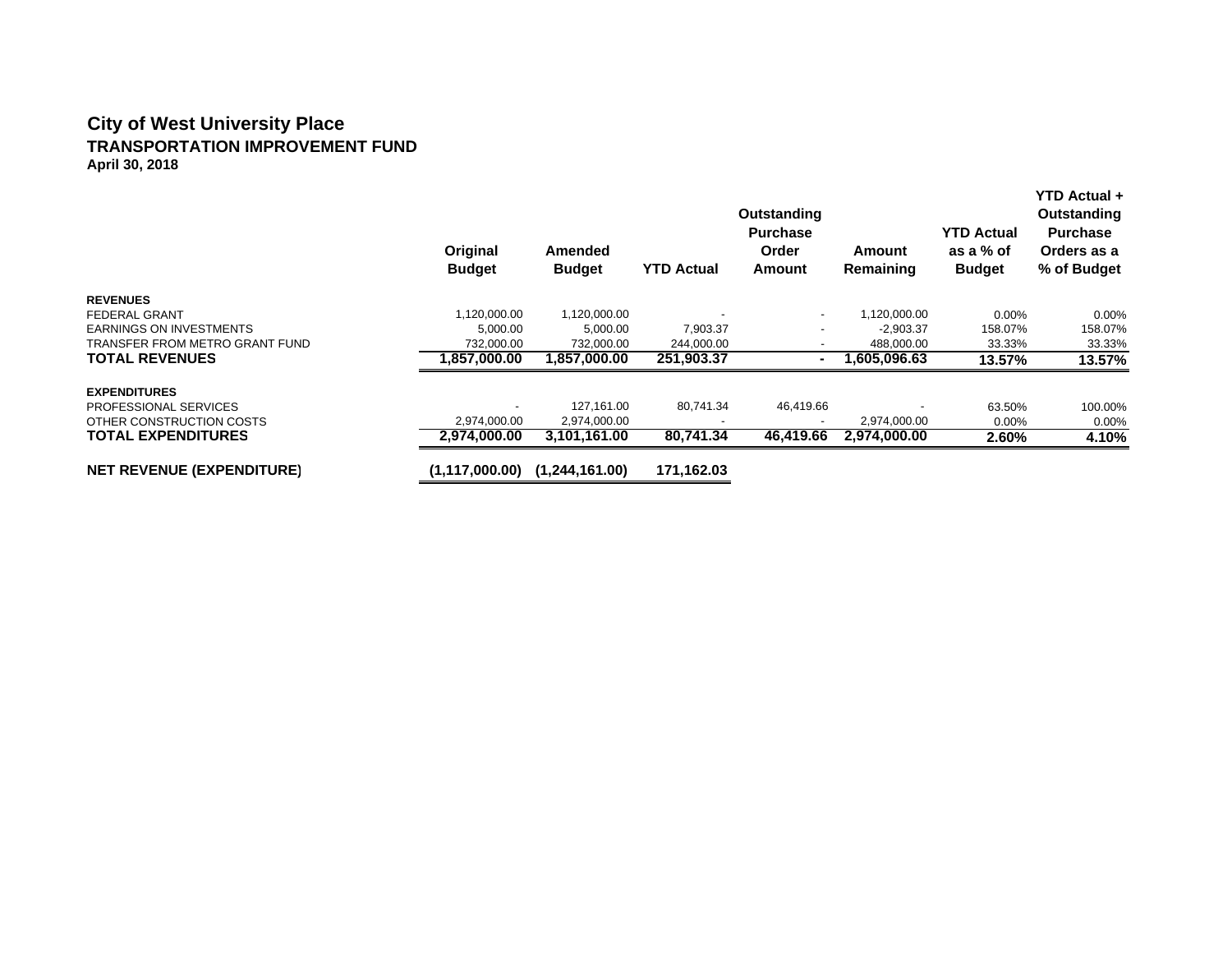# **City of West University Place WATER & SEWER CAPITAL FUNDApril 30, 2018**

|                                  | Original<br><b>Budget</b> | <b>Amended</b><br><b>Budget</b> | <b>YTD Actual</b> | Outstanding<br><b>Purchase</b><br><b>Order Amount</b> | Amount<br>Remaining | a % of Budget | <b>YTD Actual +</b><br>Outstanding<br><b>Purchase</b><br>YTD Actual as Orders as a %<br>of Budget |
|----------------------------------|---------------------------|---------------------------------|-------------------|-------------------------------------------------------|---------------------|---------------|---------------------------------------------------------------------------------------------------|
| <b>REVENUES</b>                  |                           |                                 |                   |                                                       |                     |               |                                                                                                   |
| <b>EARNINGS ON INVESTMENTS</b>   | 12,000.00                 | 12.000.00                       | 7,045.50          |                                                       | 4,954.50            | 58.71%        | 58.71%                                                                                            |
| TRANSFER FROM WATER & SEWER FUND | 900,000.00                | 900,000.00                      | 300,000.00        | -                                                     | 600,000.00          | 33.33%        | 33.33%                                                                                            |
| <b>TOTAL REVENUES</b>            | 912.000.00                | 912,000.00                      | 307,045.50        |                                                       | 604.954.50          | 33.67%        | 33.67%                                                                                            |
| <b>EXPENDITURES</b>              |                           |                                 |                   |                                                       |                     |               |                                                                                                   |
| PROFESSIONAL SERVICES            |                           | 19.818.46                       | 8,383.91          | 11,434.55                                             |                     | 42.30%        | 100.00%                                                                                           |
| OTHER CONSTRUCTION COSTS         | 755.000.00                | 755,000.00                      | 2,381.00          | 207,049.00                                            | 545,570.00          | 0.32%         | 27.74%                                                                                            |
| <b>TOTAL EXPENDITURES</b>        | 755.000.00                | 774.818.46                      | 10,764.91         | 218.483.55                                            | 545,570.00          | 1.39%         | 29.59%                                                                                            |
| <b>NET REVENUE (EXPENDITURE)</b> | 157,000.00                | 137.181.54                      | 296,280.59        |                                                       |                     |               |                                                                                                   |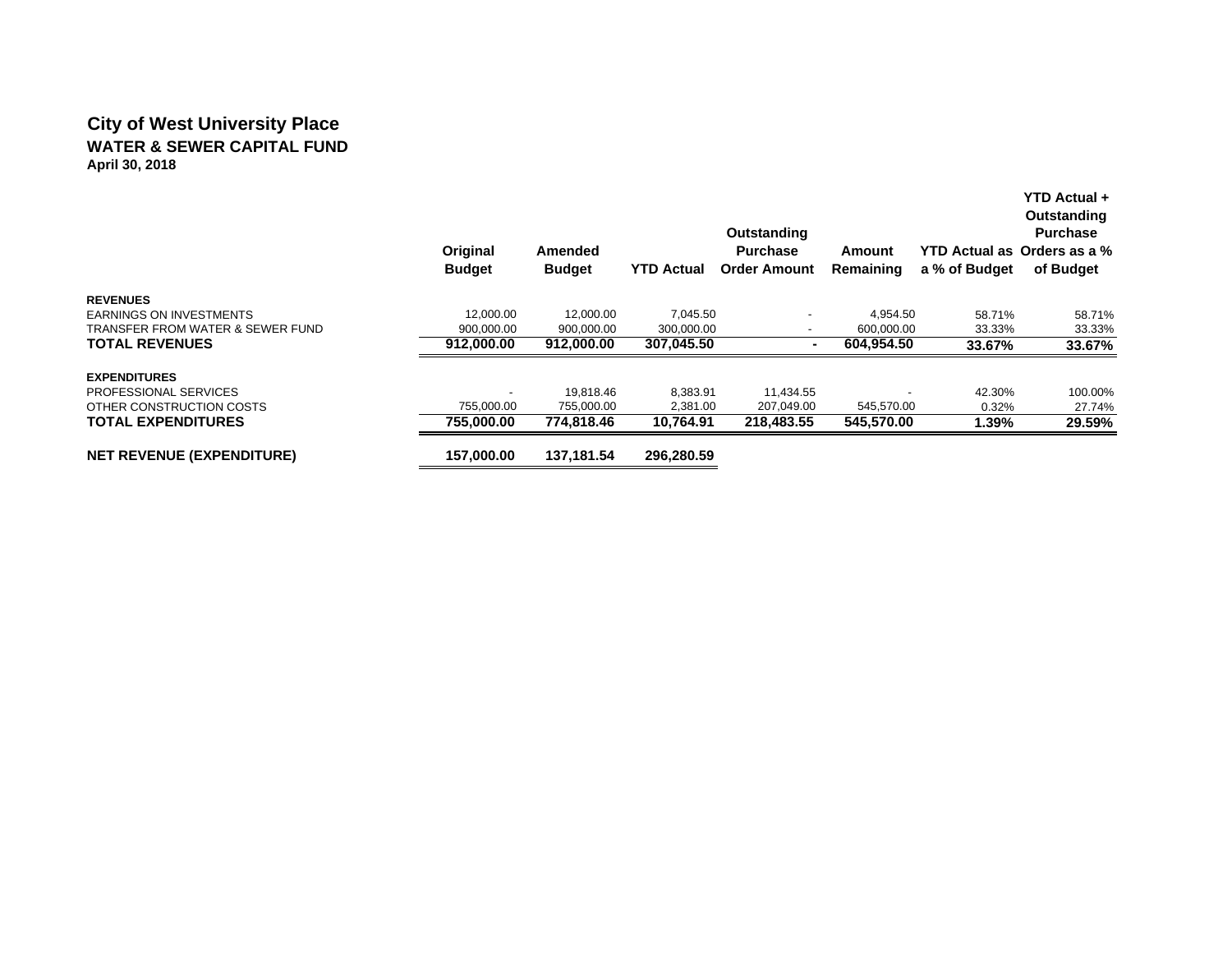# **City of West University Place SPECIAL REVENUE FUNDSApril 30, 2018**

|                                                    | Original<br><b>Budget</b> | <b>Amended</b><br><b>Budget</b> | <b>YTD Actual</b>     | Outstanding<br><b>Purchase</b><br><b>Order Amount</b> | Amount<br>Remaining      | a % of Budget    | YTD Actual +<br>Outstanding<br><b>Purchase</b><br>YTD Actual as Orders as a %<br>of Budget |
|----------------------------------------------------|---------------------------|---------------------------------|-----------------------|-------------------------------------------------------|--------------------------|------------------|--------------------------------------------------------------------------------------------|
| <b>PARKS DONATIONS FUND</b>                        |                           |                                 |                       |                                                       |                          |                  |                                                                                            |
| <b>TOTAL REVENUES</b><br>TOTAL EXPENDITURES        | 43,600.00<br>146,900.00   | 43,600.00<br>166,817.50         | 6,911.29<br>46,690.09 | 19,917.50                                             | 36,688.71<br>100,209.91  | 15.85%<br>27.99% | 15.85%<br>39.93%                                                                           |
| <b>NET REVENUE (EXPENDITURE)</b>                   | (103, 300.00)             | (123, 217.50)                   | (39, 778.80)          |                                                       |                          |                  |                                                                                            |
| <b>FRIENDS OF WEST U PARKS FUND</b>                |                           |                                 |                       |                                                       |                          |                  |                                                                                            |
| <b>TOTAL REVENUES</b><br><b>TOTAL EXPENDITURES</b> | 500,000.00<br>500,000.00  | 500,000.00<br>500,000.00        | 3.06                  |                                                       | 499,996.94<br>500,000.00 | 0.00%<br>0.00%   | 0.00%<br>0.00%                                                                             |
| <b>NET REVENUE (EXPENDITURE)</b>                   | $\blacksquare$            | $\blacksquare$                  | 3.06                  |                                                       |                          |                  |                                                                                            |
| <b>COURT TECHNOLOGY FUND</b>                       |                           |                                 |                       |                                                       |                          |                  |                                                                                            |
| <b>TOTAL REVENUES</b><br><b>TOTAL EXPENDITURES</b> | 5,000.00                  | 5,000.00                        | 2,461.56              |                                                       | 2,538.44                 | 49.23%           | 49.23%                                                                                     |
| <b>NET REVENUE (EXPENDITURE)</b>                   | 5,000.00                  | 5,000.00                        | 2,461.56              |                                                       |                          |                  |                                                                                            |
| TREE REPLACEMENT FUND                              |                           |                                 |                       |                                                       |                          |                  |                                                                                            |
| <b>TOTAL REVENUES</b>                              | 40,900.00                 | 40,900.00                       | 8,724.51              |                                                       | 32,175.49                | 21.33%           | 21.33%                                                                                     |
| <b>TOTAL EXPENDITURES</b>                          | 33,000.00                 | 33,000.00                       | 1,457.03              | 32,269.91                                             | $-726.94$                | 4.42%            | 102.20%                                                                                    |
| <b>NET REVENUE (EXPENDITURE)</b>                   | 7,900.00                  | 7,900.00                        | 7,267.48              |                                                       |                          |                  |                                                                                            |
| <b>COURT BUILDING SECURITY FUND</b>                |                           |                                 |                       |                                                       |                          |                  |                                                                                            |
| <b>TOTAL REVENUES</b>                              | 4,650.00                  | 4,650.00                        | 2,043.60              |                                                       | 2,606.40                 | 43.95%           | 43.95%                                                                                     |
| <b>TOTAL EXPENDITURES</b>                          | 15,000.00                 | 15,000.00                       | 2,121.40              |                                                       | 12,878.60                | 14.14%           | 14.14%                                                                                     |
| <b>NET REVENUE (EXPENDITURE)</b>                   | (10, 350.00)              | (10, 350.00)                    | (77.80)               |                                                       |                          |                  |                                                                                            |
| <b>METRO GENERAL MOBILITY FUND</b>                 |                           |                                 |                       |                                                       |                          |                  |                                                                                            |
| <b>TOTAL REVENUES</b>                              | 568,650.00                | 568,650.00                      | 90,695.65             |                                                       | 477,954.35               | 15.95%           | 15.95%                                                                                     |
| <b>TOTAL EXPENDITURES</b>                          | 732,000.00                | 732,000.00                      | 244,000.00            |                                                       | 488,000.00               | 33.33%           | 33.33%                                                                                     |
| <b>NET REVENUE (EXPENDITURE)</b>                   | (163, 350.00)             | (163, 350.00)                   | (153, 304.35)         |                                                       |                          |                  |                                                                                            |